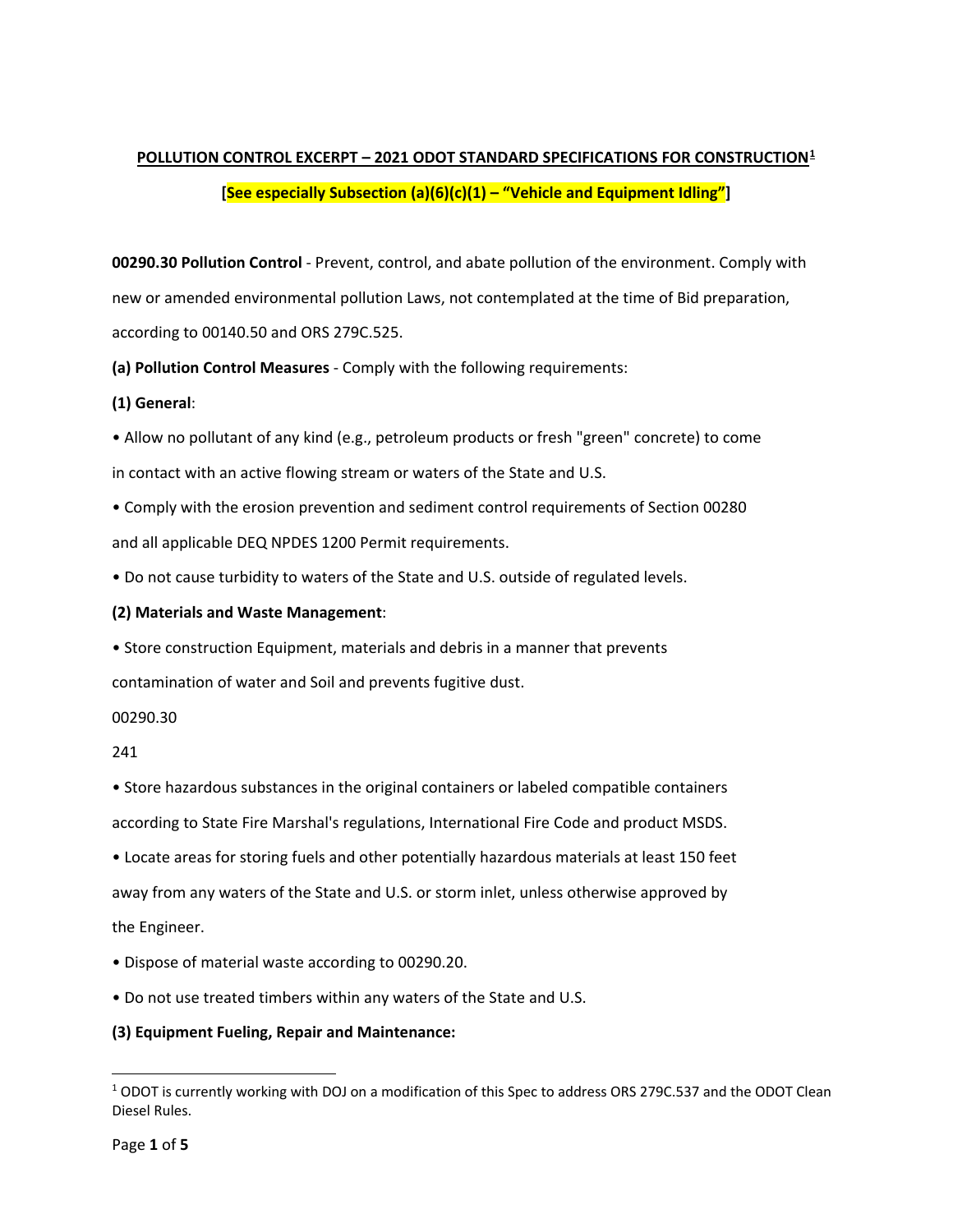• Promptly correct or repair operational procedures, leaks, or Equipment problems that may cause pollution at the Project Site. If Soils or other media become contaminated as a result of operational procedures or Equipment problems, remove and dispose of them according to applicable Laws and 00290.20(g).

• Locate areas for parking, refueling and servicing mobile Equipment and vehicles at least 150 feet away from any waters of the State and U.S. or storm inlet, unless otherwise approved by the Engineer.

• For large Equipment that is not easily moved, prevent fuel and operating fluids from reaching any waters of the State and U.S. or storm inlet by, at a minimum, using spill containment systems designed to completely contain potential spills during all refueling and Equipment repair operations.

#### **(4) Equipment Cleaning and Washouts:**

• Inspect and clean all Equipment prior to operating it within 150 feet of any waters of the State and U.S. or storm inlet. Check for fluid leaks and remove all external oil, grease, weed seed, and dirt.

• Do not discharge untreated wash and rinse water into any waters of the State and U.S. or storm inlet.

• Establish wash areas that contain all fluids and debris, at least 150 feet from any waters of the State and U.S. or storm inlet, such that untreated waste water does not impact those systems.

• Clean concrete Equipment in washout areas that contain all fluids and debris. Recycle washout materials into fresh mixes or dispose of according to applicable permits.

#### **(5) Off Site Tracking:**

• Limit water leakage from trucks carrying saturated Soils to less than 1 gallon per hour before allowing them to leave the Project Site.

• Remove all loose dirt and debris from trucks prior to leaving the Project Site.

#### **(6) Other Spill Prevention and Response Measures:**

• Inspect heavy Equipment, storage containers, staging areas and other potential sources of hazardous substances daily to identify and prevent potential releases.

#### Page **2** of **5**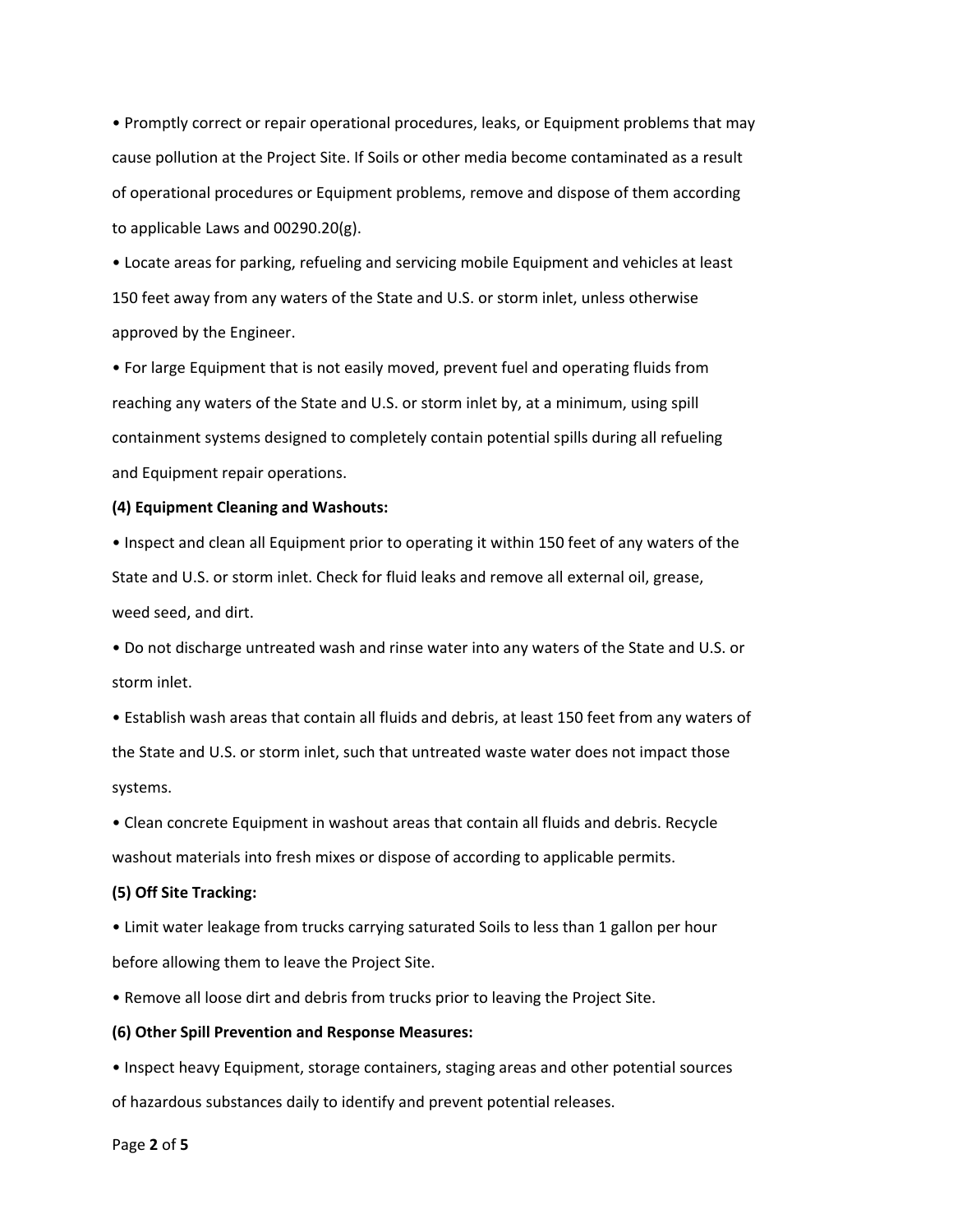• If flooding of the Project site is expected to occur within 24 hours, evacuate areas used for staging, access roads, or storage and remove materials, Equipment, and fuel.

• Immediately contain and repair leaking Equipment or containers and clean up any releases according to 00290.20(g).

• Maintain hazardous material containment kits and spill containment kits on-site to facilitate the cleanup of hazardous material spills on dry land and/or waters of the State and U.S. 00290.30

**(b) Pollution Control Plan -** Develop a PCP using ODOT Form 734-2445 and submit it for approval at least 10 Calendar Days before the preconstruction conference. Maintain a copy of the PCP on-site at all times during construction activities, readily available to employees and Inspectors. Ensure that all employees comply with the provisions of the PCP. Include the following information in the PCP:

• Identify a professional on-call spill response team.

• Identify all Contractor activities, hazardous substances used and wastes generated.

• Describe how hazardous substances and wastes will be stored, used, contained, monitored, disposed of and documented. Include pollution prevention, spill response, waste reduction, dust prevention, off site tracking prevention, washout facility design, vehicle and Equipment fueling and maintenance procedures, employee training and emergency contact information.

• Include the waste determination results from 00290.20(c)(1). Provide reuse, recycle, and disposal options and the reasons for selecting those alternatives.

• Include or refer to the SPCC plan and the hazardous waste contingency plan, if required.

• Include scaled site plans showing locations for hazardous substance storage, spill response Equipment, communications Equipment and fire suppression Equipment.

**(c) Air Pollution Control Measures** - Comply with ORS Chapter 468, ORS Chapter 468A, OAR 340-014, OAR 340-200 through OAR 340-268, and all other applicable Laws.

**(1) Vehicle and Equipment Idling** - Establish truck staging areas for diesel-powered vehicles located where truck emissions have a minimum impact on sensitive populations, such as residences, schools, hospitals and nursing homes.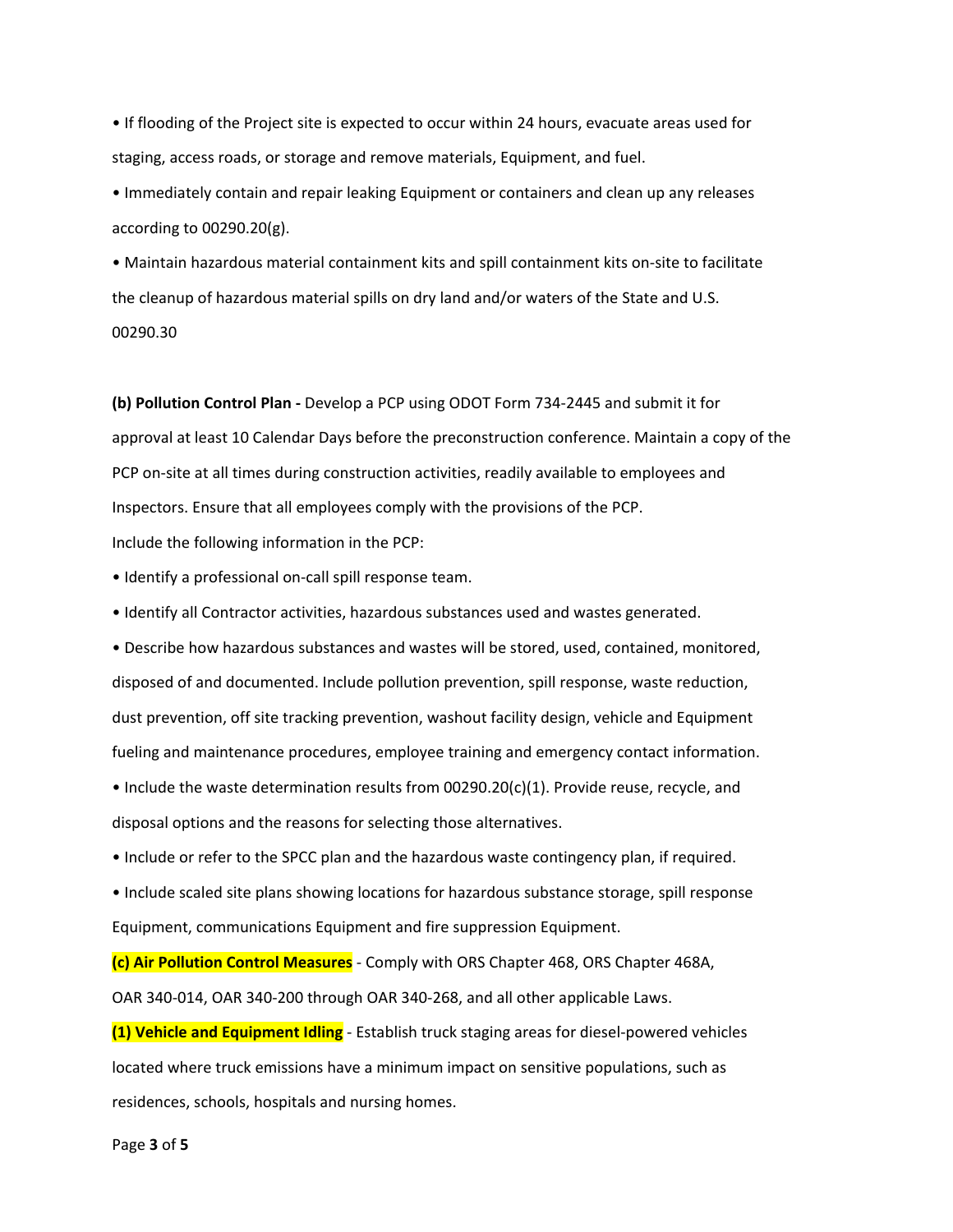Limit idling of trucks and other diesel powered Equipment to 5 minutes, when the Equipment is not in use or in motion, except as follows:

• When traffic conditions or mechanical difficulties, over which the operator has no control, force the Equipment to remain motionless.

• When operating the Equipment's heating, cooling or auxiliary systems is necessary to accomplish the Equipment's intended use.

- To bring the Equipment to the manufacturer's recommended operating temperature.
- When the outdoor temperature is below 20 °F.
- When needed to repair Equipment.
- Under other circumstances specifically authorized by the Engineer.

**(2) Dust Control and Permitting -** Prevent airborne dust and fugitive dust emissions from construction activities including Rock, concrete, and asphalt crushing operations, and obtain permits according to 00160.70. Do not use oil, waste, waste water, or other illegal materials as dust suppressants.

**(3) Burn Restrictions -** Burn wastes only if open burning is allowed by State, LRAPA, and local burning Laws. Obtain and comply with all required permits including DEQ permits required by OAR 340-264-0010 through OAR 340-264-0020, LRAPA permits, and local fire district permits. Provide copies of all permits to the Engineer prior to burning. Do not conduct burning within riparian areas. Conduct burning at locations where existing Structures will not be damaged and where smoke will not impact traffic. Do not burn the following materials on-site:

- Rubber products
- Tires
- Plastic
- Wet garbage
- Petroleum and petroleum treated materials
- Asphalt or industrial waste
- Any material that creates dense or noxious odors
- Painted materials
- Asbestos, mercury or PCB-containing materials or equipment

Page **4** of **5**